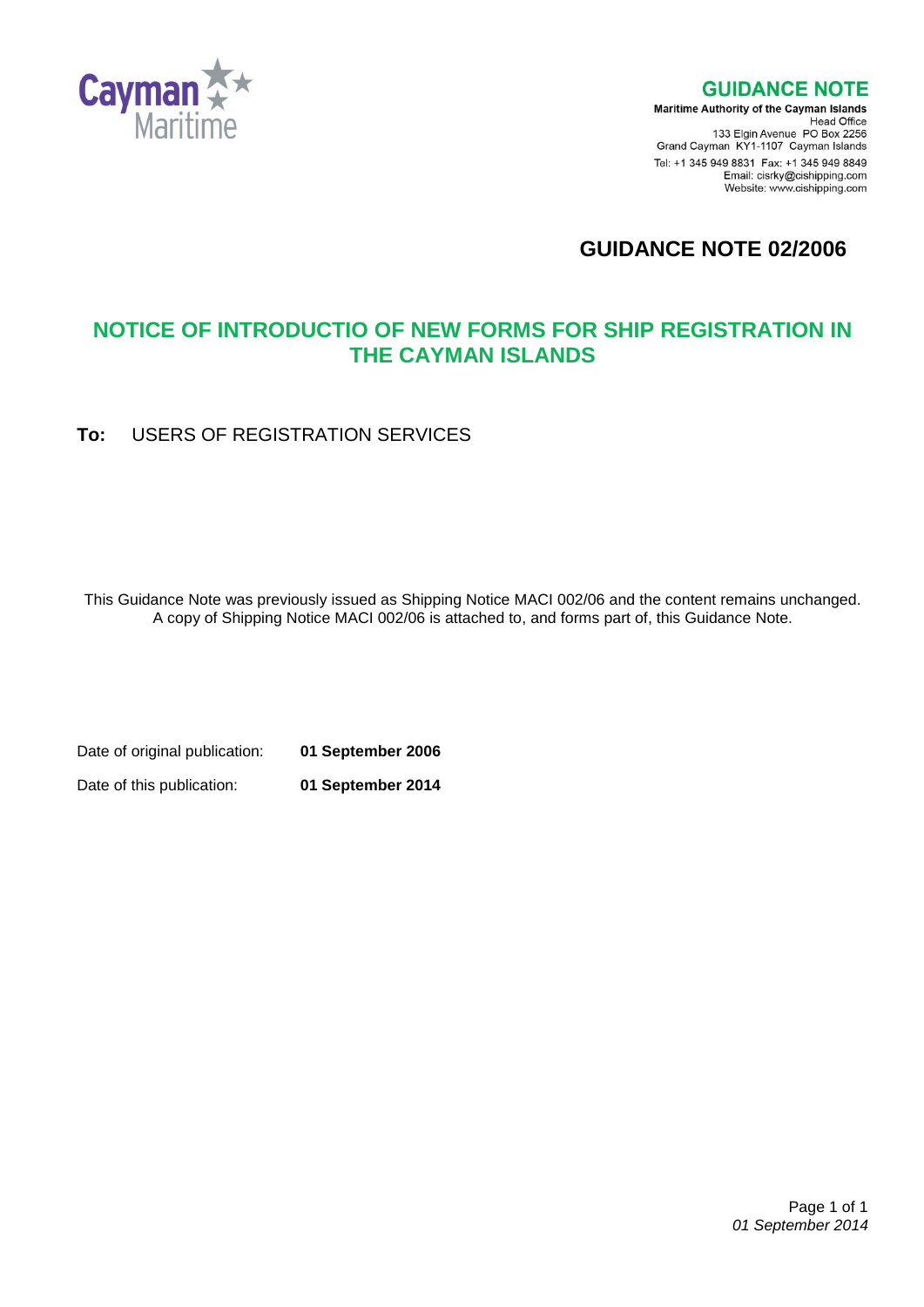

*3rd Floor, Kirk House 22 Albert Panton Street Fax: (345) 949 8849* 

*P.O. Box 2256 Tel: (345) 949 8831 Grand Cayman KY1-1107 E-mail: [cisrky@cishipping.com](mailto:cisrky@cishipping.com) CAYMAN ISLANDS Web site: [www.cishipping.com](http://www.cishipping.com/)*

### **SHIPPING NOTICE NO. MACI 002/06 – NOTICE OF INTRODUCTION OF NEW FORMS FOR SHIP REGISTRATION IN THE CAYMAN ISLANDS**

# **INTRODUCTION OF REVISED REGISTRATION FORMS TO BE USED WHEN MAKING APPLICATION TO REGISTER A SHIP IN THE CAYMAN ISLANDS**

THIS NOTICE IS DIRECTED PRIMARILY AT:

- SERVICE PROVIDERS PROVIDING REGISTRATION SERVICES TO CAYMAN ISLANDS SHIPS;
- OWNERS, MANAGERS OR OPERATORS OF CAYMAN ISLANDS SHIPS, OR THEIR AGENTS;
- OTHER USERS OF SERVICES PROVIDED BY THE CAYMAN ISLANDS SHIPPING REGISTRY (CISR) OR THE MARITIME AUTHORITY OF THE CAYMAN ISLANDS (MACI).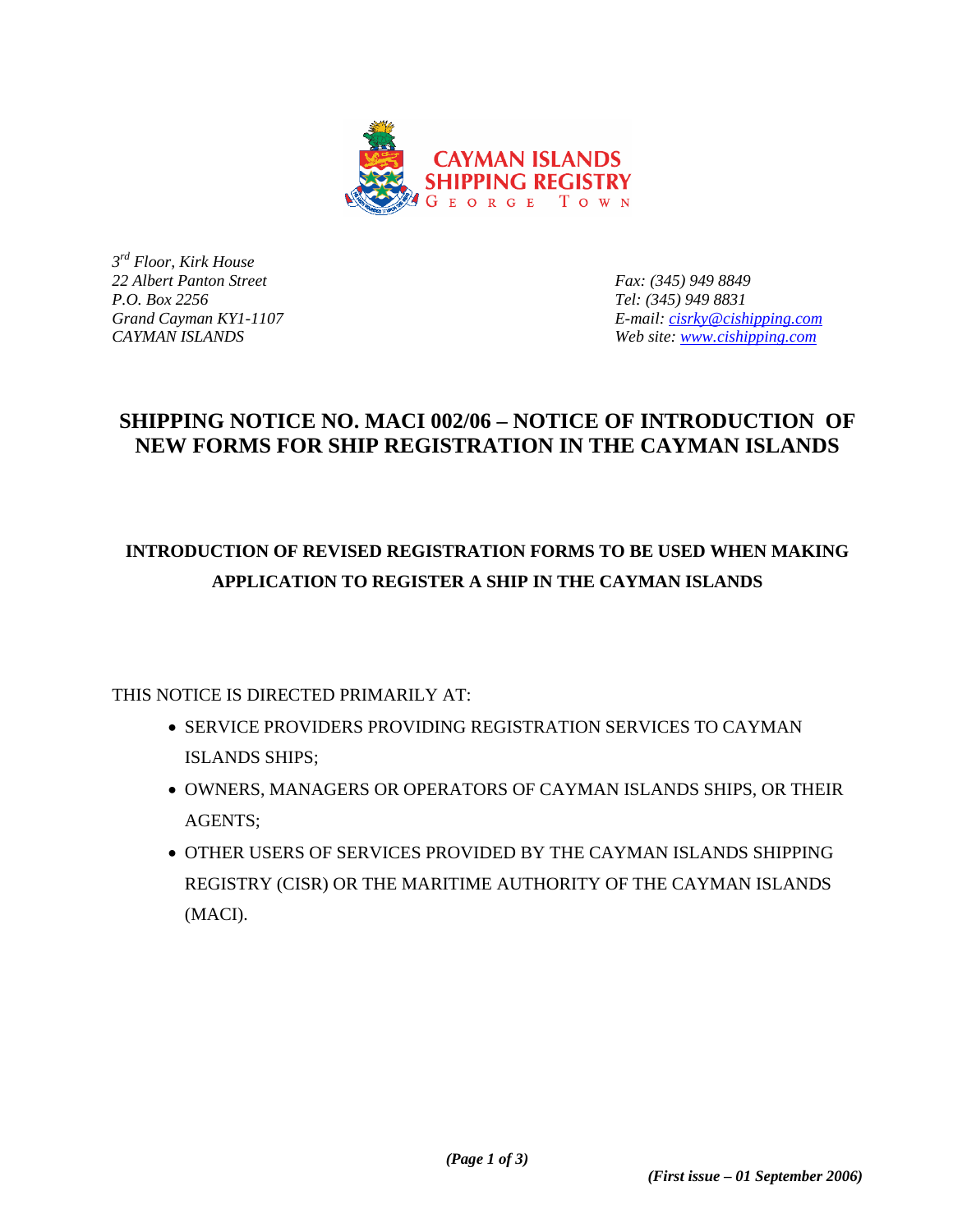#### **1. Background:**

Concurrent with the development of "A Guide to Vessel Registration" the various Forms involved in the application for the registration of a ship in the Cayman Islands and subsequent processes have been revised and updated. The revised Forms are designed to streamline the Registration process and reduce the number of individual Forms required by using "multi-function' formats where this is appropriate.

#### **2. Summary of the new Forms:**

To introduce the new Forms and to assist users in becoming familiar with them, they are summarised in the following Table:

| <b>FOR</b><br>No.  | <b>NAME OF THE FORM</b>                       | <b>FORM</b><br><b>SECTION</b> | <b>PURPOSE</b>                                                                                   | <b>REMARKS</b>                                                                                                                                      |
|--------------------|-----------------------------------------------|-------------------------------|--------------------------------------------------------------------------------------------------|-----------------------------------------------------------------------------------------------------------------------------------------------------|
| <b>CISR</b><br>854 | Vessel Name<br>Proposal and<br>Reservation    | Section 1                     | Names Proposed for the Ship                                                                      |                                                                                                                                                     |
|                    |                                               | Section 2                     | Details about the Ship                                                                           | i.e. new or existing and other<br>details of the ship.                                                                                              |
|                    |                                               | Section 3                     | <b>Client Details</b>                                                                            |                                                                                                                                                     |
|                    |                                               | Section 4                     | Registrar's Approval                                                                             |                                                                                                                                                     |
|                    |                                               |                               |                                                                                                  |                                                                                                                                                     |
| <b>CISR</b><br>855 | Appointment of an<br><b>Authorised Person</b> | Section 1<br>only             | Proposed Appointment                                                                             | Space provided for signature<br>and/or Company's Seal etc.                                                                                          |
|                    |                                               |                               |                                                                                                  |                                                                                                                                                     |
| <b>CISR</b><br>856 | Vessel Registration in<br>the Cayman Islands  | Section 1                     | Applicant Details and Type of<br>Registration required                                           | This is a Multi-Section Form                                                                                                                        |
|                    |                                               | Section 2a                    | <b>Vessel Details</b>                                                                            |                                                                                                                                                     |
|                    |                                               | Section 2b                    | Declaration of Ownership or<br>Eligibility on behalf of a<br>Company/Body Corporate              |                                                                                                                                                     |
|                    |                                               | Section 2c                    | Declaration of Ownership or<br>Eligibility on behalf of an<br>Individual                         |                                                                                                                                                     |
|                    |                                               | Section 2d                    | Declaration of Ownership or<br>Eligibility on behalf of Joint<br>Owners                          |                                                                                                                                                     |
|                    |                                               | Section 3                     | Appointment of a<br>Representative Person (Where<br>this is required)                            |                                                                                                                                                     |
|                    |                                               | Section 4                     | Undertaking to Act as A<br>Representative Person                                                 |                                                                                                                                                     |
|                    |                                               | Section 5                     | Various Declarations and<br>Undertakings which may be<br>needed in the course of<br>Registration |                                                                                                                                                     |
|                    |                                               | Section 6a                    | Supporting Documents to be<br>enclosed (Registration)                                            |                                                                                                                                                     |
|                    |                                               | Section 6 <sub>b</sub>        | Supporting Documents to be<br>Enclosed (Survey)                                                  | Deals with submission of<br>documents which would<br>facilitate the surveys for and<br>issue of Statutory Certificates<br>where these are required. |